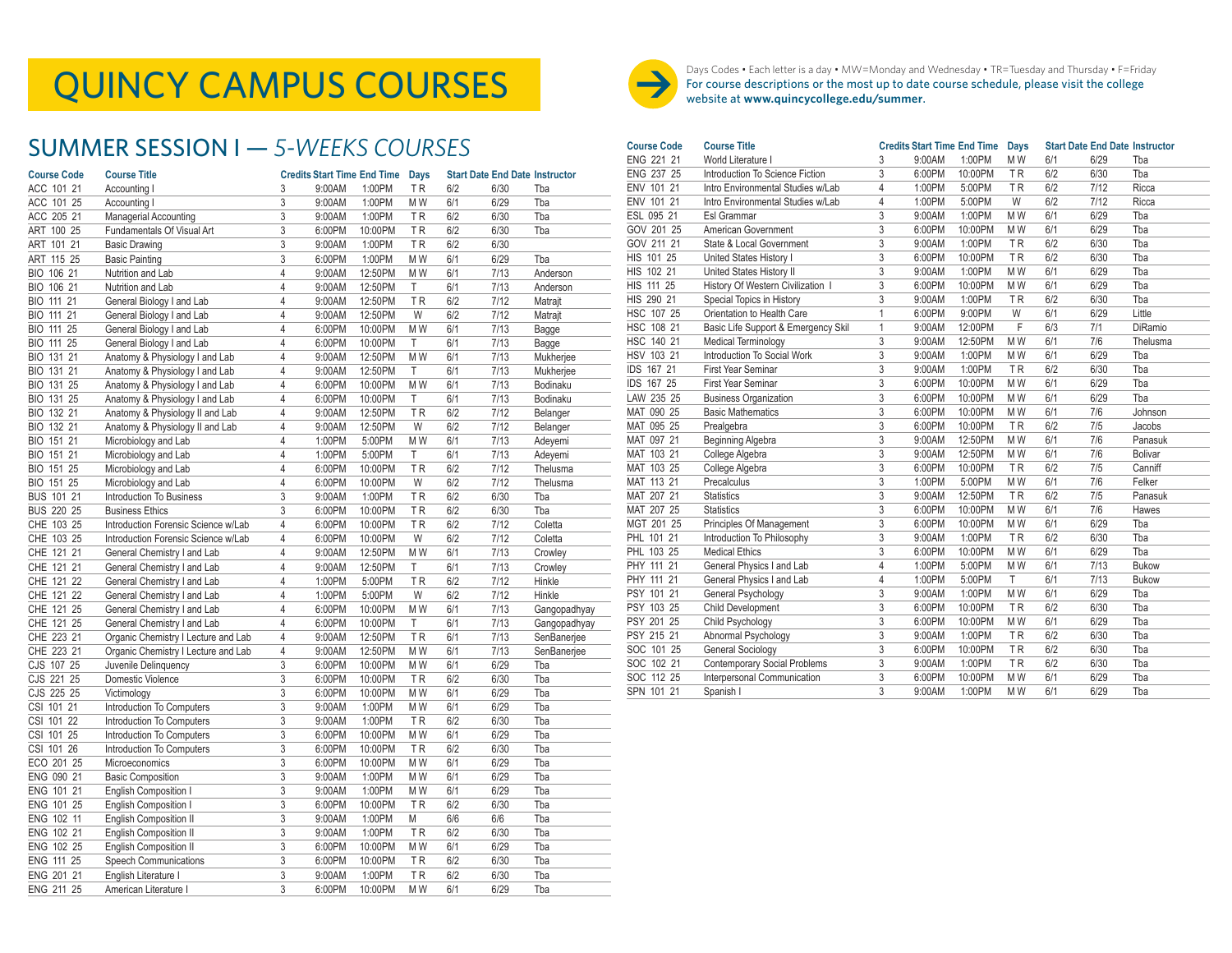# QUINCY CAMPUS COURSES



Days Codes • Each letter is a day • MW=Monday and Wednesday • TR=Tuesday and Thursday • F=Friday For course descriptions or the most up to date course schedule, please visit the college website at **www.quincycollege.edu/summer**.

## SUMMER SESSION I — *10-WEEKS COURSES*

| <b>Course Code</b>   | <b>Course Title</b>                   |   | <b>Credits Start Time End Time</b> |         | <b>Days</b>     |     | <b>Start Date End Date Instructor</b> |             |
|----------------------|---------------------------------------|---|------------------------------------|---------|-----------------|-----|---------------------------------------|-------------|
| BIO 106 11           | Nutrition and Lab                     | 4 | 9:00AM                             | 12:50PM | F               | 6/3 | 8/5                                   | Ivanova     |
| <b>BIO</b><br>106 11 | Nutrition and Lab                     | 4 | 1:00PM                             | 4:00PM  | F               | 6/3 | 8/5                                   | Ivanova     |
| <b>BIO 106 HY</b>    | Nutrition and Lab                     | 4 | 6:00PM                             | 10:00PM | $\mathsf{R}$    | 6/2 | 8/4                                   | Young       |
| <b>BIO 111 HY</b>    | General Biology I and Lab             | 4 | 6:00PM                             | 10:00PM | M               | 6/6 | 8/15                                  | Spadafora   |
| <b>BIO 131 HY</b>    | Anatomy & Physiology I and Lab        | 4 | 6:00PM                             | 10:00PM | R               | 6/2 | 8/4                                   | Gulati      |
| BIO 151 11           | Microbiology and Lab                  | 4 | 1:00PM                             | 5:00PM  | F               | 6/3 | 8/5                                   | Thelusma    |
| BIO 151 11           | Microbiology and Lab                  | 4 | 10:00AM                            | 12:50PM | F               | 6/3 | 8/5                                   | Thelusma    |
| <b>BIO 151 HY</b>    | Microbiology and Lab                  | 4 | 1:00PM                             | 5:00PM  | M               | 6/6 | 8/15                                  | Sullivan    |
| BTC 221 11           | <b>Biomanufacturing I Certificate</b> | 4 | 5:00PM                             | 9:00PM  | MT <sub>R</sub> | 6/6 | 8/4                                   | Bayala      |
| CHE 121 11           | General Chemistry I and Lab           | 4 | 9:00AM                             | 12:50PM | F               | 6/3 | 8/5                                   | Sharma      |
| CHE 121 11           | General Chemistry I and Lab           | 4 | 1:00PM                             | 4:00PM  | F               | 6/3 | 8/5                                   | Sharma      |
| CHE 121 HY           | General Chemistry I and Lab           | 4 | 6:00PM                             | 10:00PM | R               | 6/2 | 8/4                                   | Sharma      |
| CHE 141 11           | Introduction To Chemistry and Lab     | 4 | 1:00PM                             | 5:00PM  | F               | 6/3 | 8/5                                   | SenBanerjee |
| CHE 141 11           | Introduction To Chemistry and Lab     | 4 | 10:00AM                            | 12:50PM | F               | 6/3 | 8/5                                   | SenBanerjee |
| CSI 101 11           | Introduction To Computers             | 3 | 9:00AM                             | 1:00PM  | F               | 6/3 | 8/5                                   | Tba         |
| CSI 101 12           | Introduction To Computers             | 3 | 6:00PM                             | 10:00PM | M               | 6/6 | 8/15                                  | Tba         |
| CSI 116 11           | Introduction to Programming           | 3 | 9:00AM                             | 1:00PM  | F               | 6/3 | 8/5                                   | Tba         |
| CSI 116 12           | Introduction to Programming           | 3 | 6:00PM                             | 10:00PM | R               | 6/2 | 8/4                                   | Tba         |
| EDU 101 12           | Intro To Early Childhood Education    | 3 | 6:00PM                             | 10:00PM | T               | 6/7 | 8/9                                   | Tba         |
| EDU 105 11           | Curriculum For Preschool Children     | 3 | 9:00AM                             | 1:00PM  | W               | 6/1 | 8/3                                   | Tba         |
| ENG 090 11           | <b>Basic Composition</b>              | 3 | 9:00AM                             | 1:00PM  | T               | 6/7 | 8/9                                   | Tba         |
| ENG 090 12           | <b>Basic Composition</b>              | 3 | 6:00PM                             | 10:00PM | W               | 6/1 | 8/3                                   |             |
| ENG 101 11           | English Composition I                 | 3 | 9:00AM                             | 1:00PM  | M               | 6/6 | 8/15                                  | Tba         |
| ENG 101 12           | English Composition I                 | 3 | 6:00PM                             | 10:00PM | R               | 6/2 | 8/4                                   | Tba         |
| ESL 096 11           | Beginning Esl                         | 6 | 9:00AM                             | 1:00PM  | <b>TR</b>       | 6/7 | 8/4                                   | Tba         |
| EXS 102 11           | Muscular And Cardiovascular Fitness   | 3 | 11:00AM                            | 1:30PM  | <b>TR</b>       | 7/5 | 8/25                                  | Westcott    |
| EXS 115 11           | Injury Prevention, Flexibility Trn    | 3 | 9:00AM                             | 12:50PM | W               | 6/1 | 8/3                                   | D'Arpino    |
| EXS 116 11           | Strength Training & Endurance Exerc   | 3 | 11:00AM                            | 12:50PM | M <sub>W</sub>  | 6/1 | 8/10                                  | Westcott    |
| EXS 150 11           | Nutrition for Fitness                 | 3 | 11:00AM                            | 12:50PM | <b>TR</b>       | 6/2 | 8/9                                   | Young       |
| HIS 101 11           | United States History I               | 3 | 9:00AM                             | 1:00PM  | T.              | 6/7 | 8/9                                   | Tba         |
| HSC 149 11           | Applied A&P For Health Care Prof      | 4 | 9:00AM                             | 12:00PM | <b>TR</b>       | 6/2 | 8/9                                   | Rosner      |
| MAT 103 11           | College Algebra                       | 3 | 9:00AM                             | 12:50PM | F               | 6/3 | 8/5                                   | Panasuk     |
| MAT 204 11           | Calculus I B                          | 4 | 1:00PM                             | 4:00PM  | TR              | 6/2 | 8/9                                   | Felker      |
| MAT 207 11           | <b>Statistics</b>                     | 3 | 1:00PM                             | 5:00PM  | F               | 6/3 | 8/5                                   | Messmer     |
| MAT 225 11           | Differential Equations                | 4 | 1:00PM                             | 4:00PM  | M <sub>W</sub>  | 6/1 | 8/10                                  | Felker      |
| PSY 101 11           | General Psychology                    | 3 | 9:00AM                             | 1:00PM  | W               | 6/1 | 8/3                                   | Tba         |
| PSY 210 12           | Psychology Of Learning                | 3 | 6:00PM                             | 10:00PM | M               | 6/6 | 8/15                                  | Tba         |
| SOC 112 12           | Interpersonal Communication           | 3 | 6:00PM                             | 10:00PM | W               | 6/1 | 8/3                                   | Tba         |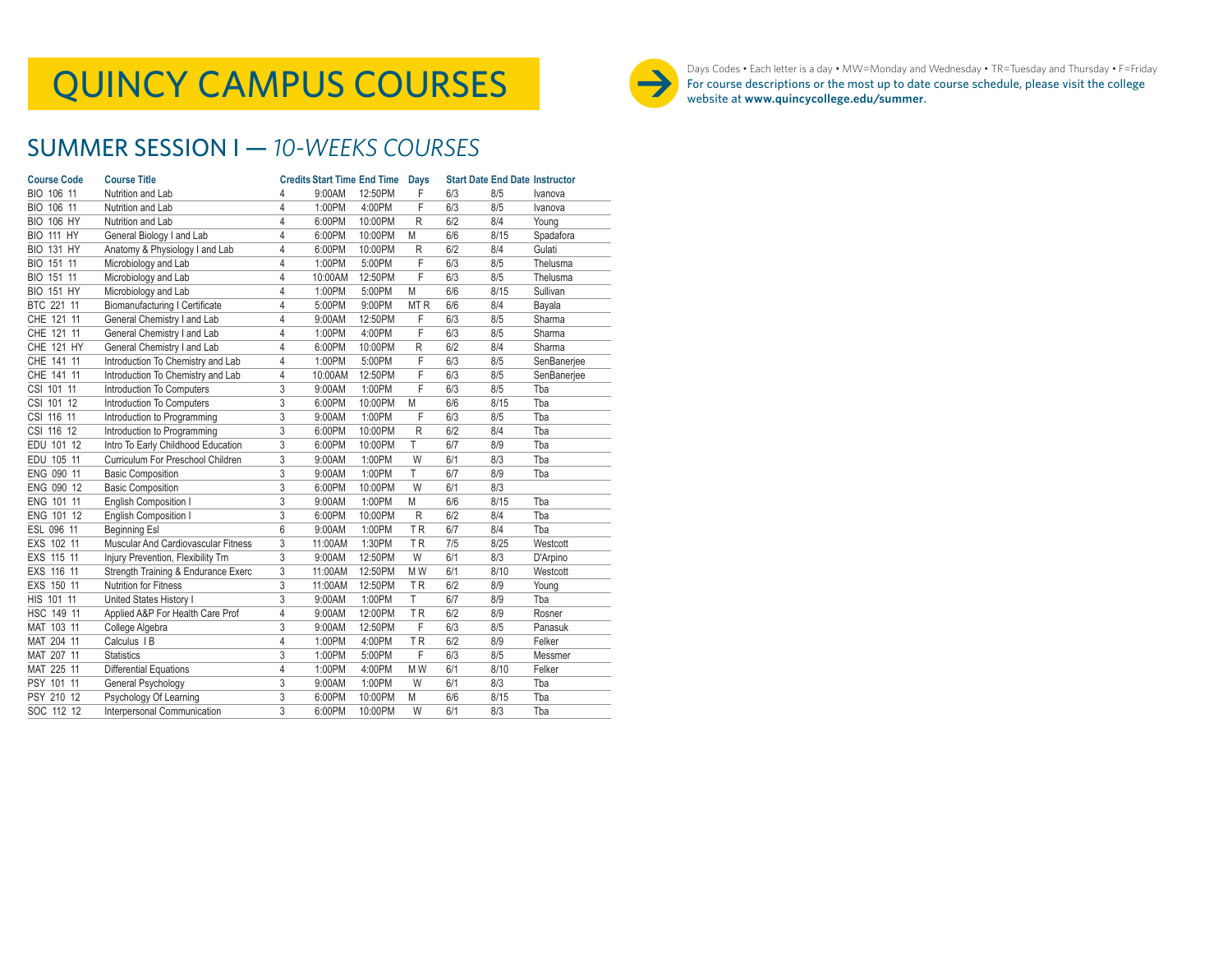### SUMMER SESSION II — *5-WEEKS COURSES*

| <b>Course Code</b> | <b>Course Title</b>                 |                | <b>Credits Start Time End Time</b> |         | <b>Days</b> |      |       | <b>Start Date End Date Instructor</b> |
|--------------------|-------------------------------------|----------------|------------------------------------|---------|-------------|------|-------|---------------------------------------|
| ACC 102 31         | Accounting II                       | 3              | 9:00AM                             | 1:00PM  | <b>TR</b>   | 7/12 | 8/11  | Tba                                   |
| ACC 102 35         | Accounting II                       | 3              | 6:00PM                             | 10:00PM | M W         | 7/11 | 8/10  | Tba                                   |
| ART 102 31         | <b>Advanced Drawing</b>             | 3              | 9:00AM                             | 1:00PM  | ΤR          | 7/12 | 8/11  | Tba                                   |
| ART 103 31         | Line, Color & Design                | 3              | 9:00AM                             | 1:00PM  | MW          | 7/11 | 8/10  | Tba                                   |
| ART 116 35         | <b>Advanced Painting</b>            | 3              | 6:00PM                             | 10:00PM | M W         | 7/11 | 8/10  | Tba                                   |
| BIO 106 31         | Nutrition and Lab                   | $\overline{4}$ | 9:00AM                             | 12:50PM | M W         | 7/18 | 8/24  | Adevemi                               |
| BIO 106 31         | Nutrition and Lab                   | $\overline{4}$ | 9:00AM                             | 12:50PM | Τ           | 7/18 | 8/24  | Adeyemi                               |
| BIO 111 31         | General Biology I and Lab           | 4              | 9:00AM                             | 12:50PM | TR          | 7/19 | 8/25  | Bagge                                 |
| BIO 111 31         | General Biology I and Lab           | $\overline{4}$ | 9:00AM                             | 12:50PM | W           | 7/19 | 8/25  | Bagge                                 |
| BIO 112 35         | General Biology II                  | $\overline{4}$ | 6:00PM                             | 10:00PM | M W         | 7/18 | 8/24  | Champagne                             |
| BIO 112 35         | General Biology II                  | $\overline{4}$ | 6:00PM                             | 10:00PM | Τ           | 7/18 | 8/24  | Champagne                             |
| BIO 131 31         | Anatomy & Physiology I and Lab      | 4              | 9:00AM                             | 12:50PM | ΤR          | 7/19 | 8/25  | Spadafora                             |
| BIO 131 31         | Anatomy & Physiology I and Lab      | 4              | 9:00AM                             | 12:50PM | W           | 7/20 | 8/24  | Spadafora                             |
| BIO 131 35         | Anatomy & Physiology I and Lab      | 4              | 6:00PM                             | 10:00PM | ΤR          | 7/19 | 8/25  | Kumar                                 |
| BIO 131 35         | Anatomy & Physiology I and Lab      | $\overline{4}$ | 6:00PM                             | 10:00PM | W           | 7/19 | 8/25  | Kumar                                 |
| BIO 132 31         | Anatomy & Physiology II and Lab     | $\overline{4}$ | 9:00AM                             | 12:50PM | M W         | 7/18 | 8/24  | Mukherjee                             |
| BIO 132 31         | Anatomy & Physiology II and Lab     | 4              | 9:00AM                             | 12:50PM | Τ           | 7/19 | 8/23  | Mukherjee                             |
| BIO 132 32         | Anatomy & Physiology II and Lab     | $\overline{4}$ | 1:00PM                             | 5:00PM  | <b>TR</b>   | 7/19 | 8/25  | Kumar                                 |
| BIO 132 32         | Anatomy & Physiology II and Lab     | $\overline{4}$ | 1:00PM                             | 5:00PM  | W           | 7/19 | 8/25  | Kumar                                 |
| BIO 132 35         | Anatomy & Physiology II and Lab     | 4              | 6:00PM                             | 10:00PM | M W         | 7/18 | 8/24  | Bodinaku                              |
| BIO 132 35         | Anatomy & Physiology II and Lab     | 4              | 6:00PM                             | 10:00PM | Τ           | 7/18 | 8/24  | Bodinaku                              |
| BIO 151 31         | Microbiology and Lab                | 4              | 1:00PM                             | 5:00PM  | MW          | 7/18 | 8/24  | Kim                                   |
| BIO 151 31         | Microbiology and Lab                | 4              | 1:00PM                             | 5:00PM  | Τ           | 7/18 | 8/24  | Kim                                   |
| BIO 151 35         | Microbiology and Lab                | $\overline{4}$ | 6:00PM                             | 10:00PM | ΤR          | 7/19 | 8/25  | Thelusma                              |
| BIO 151 35         | Microbiology and Lab                | $\overline{4}$ | 6:00PM                             | 10:00PM | W           | 7/19 | 8/25  | Thelusma                              |
| BTC 101 91         | Intro To Biotechnology              | 4              | 9:00AM                             | 5:00PM  | R           | 7/7  | 10/20 | Bayala                                |
| BTC 102 31         | Buffer & Media Preparation          | $\overline{2}$ | 5:00PM                             | 9:00PM  | W           | 7/6  | 8/17  | Gulati                                |
| BUS 202 31         | Principles Of Customer Service      | 3              | 9:00AM                             | 1:00PM  | M W         | 7/11 | 8/10  | Tba                                   |
| CHE 121 31         | General Chemistry I and Lab         | $\overline{4}$ | 1:00PM                             | 5:00PM  | <b>TR</b>   | 7/19 | 8/25  | Hussoin                               |
| CHE 121 31         | General Chemistry I and Lab         | 4              | 1:00PM                             | 5:00PM  | W           | 7/19 | 8/25  | Hussoin                               |
| CHE 121 35         | General Chemistry I and Lab         | 4              | 6:00PM                             | 10:00PM | TR          | 7/19 | 8/25  | Gangopadhyay                          |
| CHE 121 35         | General Chemistry I and Lab         | 4              | 6:00PM                             | 10:00PM | W           | 7/19 | 8/25  | Gangopadhyay                          |
| CHE 122 31         | General Chemistry II and Lab        | $\overline{4}$ | 9:00AM                             | 12:50PM | M W         | 7/18 | 8/24  | Crowley                               |
| CHE 122 31         | General Chemistry II and Lab        | $\overline{4}$ | 9:00AM                             | 12:50PM | T           | 7/18 | 8/24  | Crowley                               |
| CHE 122 35         | General Chemistry II and Lab        | 4              | 6:00PM                             | 10:00PM | M W         | 7/18 | 8/24  | Hinkle                                |
| CHE 122 35         | General Chemistry II and Lab        | $\overline{4}$ | 6:00PM                             | 10:00PM | Τ           | 7/18 | 8/24  | Tba                                   |
| CHE 224 31         | Organic Chemistry II Lecture an Lab | 4              | 9:00AM                             | 12:50PM | TR          | 7/19 | 8/25  | Tba                                   |
| CHE 224 31         | Organic Chemistry II Lecture an Lab | 4              | 9:00AM                             | 12:50PM | M W         | 7/19 | 8/25  | Tba                                   |
| CJS 103 35         | Criminology                         | 3              | 6:00PM                             | 10:00PM | ΤR          | 7/12 | 8/11  | Tba                                   |
| CJS 122 35         | Conflict & Dispute Resolution       | 3              | 6:00PM                             | 10:00PM | <b>TR</b>   | 7/12 | 8/11  | Tba                                   |
| CSA 213 31         | Database Management/Access          | 3              | 9:00AM                             | 1:00PM  | M W         | 7/11 | 8/10  | Tba                                   |
| CSI 101 31         | Introduction To Computers           | 3              | 9:00AM                             | 1:00PM  | <b>TR</b>   | 7/12 | 8/11  | Tba                                   |
| CSI 101 35         | Introduction To Computers           | 3              | 6:00PM                             | 10:00PM | <b>TR</b>   | 7/12 | 8/11  | Tba                                   |
| ECO 202 35         | Macroeconomics                      | 3              | 6:00PM                             | 10:00PM | M W         | 7/11 | 8/10  | Tba                                   |
| ENG 090 31         | <b>Basic Composition</b>            | 3              | 9:00AM                             | 1:00PM  | TR          | 7/12 | 8/11  | Tba                                   |
| ENG 101 31         | <b>English Composition I</b>        | 3              | 9:00AM                             | 1:00PM  | TR          | 7/12 | 8/11  | Tba                                   |
| ENG 101 35         | <b>English Composition I</b>        | 3              | 6:00PM                             | 10:00PM | M W         | 7/11 | 8/10  | Tba                                   |
|                    |                                     |                |                                    |         |             |      |       |                                       |



 $\textbf{QUNCY CAMPUS COURSES}\ \textcolor{red}{\bullet}\ \textcolor{red}{\bullet}\ \textcolor{red}{\bullet}\ \textcolor{red}{\bullet}\ \textcolor{red}{\bullet}\ \textcolor{red}{\bullet}\ \textcolor{red}{\bullet}\ \textcolor{red}{\bullet}\ \textcolor{red}{\bullet}\ \textcolor{red}{\bullet}\ \textcolor{red}{\bullet}\ \textcolor{red}{\bullet}\ \textcolor{red}{\bullet}\ \textcolor{red}{\bullet}\ \textcolor{red}{\bullet}\ \textcolor{red}{\bullet}\ \textcolor{red}{\bullet}\ \textcolor{red}{\bullet}\ \textcolor{red}{\bullet}\ \textcolor{red}{\bullet}\ \textcolor{red}{\bullet}\ \textcolor{red}{\bullet}\ \textcolor{red}{\bullet}\$ For course descriptions or the most up to date course schedule, please visit the college website at **www.quincycollege.edu/summer**.

| <b>Course Code</b> | <b>Course Title</b>                 |              | <b>Credits Start Time End Time</b> |         | <b>Days</b>    |      |      | <b>Start Date End Date Instructor</b> |
|--------------------|-------------------------------------|--------------|------------------------------------|---------|----------------|------|------|---------------------------------------|
| ENG 102 31         | <b>English Composition II</b>       | 3            | 9:00AM                             | 1:00PM  | M W            | 7/11 | 8/10 | Tba                                   |
| ENG 102 35         | English Composition II              | 3            | 6:00PM                             | 10:00PM | <b>TR</b>      | 7/12 | 8/11 | Tba                                   |
| ENG 111 31         | <b>Speech Communications</b>        | 3            | 9:00AM                             | 1:00PM  | M <sub>W</sub> | 7/11 | 8/10 | Tba                                   |
| ENG 202 35         | English Literature II               | 3            | 6:00PM                             | 10:00PM | M <sub>W</sub> | 7/11 | 8/10 | Tba                                   |
| ENG 212 31         | American Literature II              | 3            | 9:00AM                             | 1:00PM  | <b>TR</b>      | 7/12 | 8/11 | Tba                                   |
| ENG 222 35         | World Literature II                 | 3            | 6:00PM                             | 10:00PM | <b>TR</b>      | 7/12 | 8/11 | Tba                                   |
| ENG 238 31         | Literature of the Supernatural      | 3            | 9:00AM                             | 1:00PM  | M W            | 7/11 | 8/10 | Tba                                   |
| ESL 089 31         | Oral Communication For Esl          | 3            | 9:00AM                             | 1:00PM  | M <sub>W</sub> | 7/11 | 8/10 | Tba                                   |
| FRN 101 35         | French I                            | 3            | 6:00PM                             | 10:00PM | <b>TR</b>      | 7/12 | 8/11 | Tba                                   |
| GOV 201 31         | American Government                 | 3            | 9:00AM                             | 1:00PM  | <b>TR</b>      | 7/12 | 8/11 | Tba                                   |
| GOV 211 35         | State & Local Government            | 3            | 6:00PM                             | 10:00PM | M W            | 7/11 | 8/10 | Tba                                   |
| HIS 101 31         | United States History I             | 3            | 9:00AM                             | 1:00PM  | <b>TR</b>      | 7/12 | 8/11 | Tba                                   |
| HIS 102 35         | United States History II            | 3            | 6:00PM                             | 10:00PM | M W            | 7/11 | 8/10 | Tba                                   |
| HIS 112 31         | History Of Western Civilization II  | 3            | 9:00AM                             | 1:00PM  | <b>TR</b>      | 7/12 | 8/11 | Tba                                   |
| HSC 107 31         | Orientation to Health Care          | 1            | 1:00PM                             | 4:00PM  | W              | 7/13 | 8/10 | Little                                |
| HSC 108 31         | Basic Life Support & Emergency Skil | $\mathbf{1}$ | 9:00AM                             | 12:00PM | F              | 7/8  | 8/5  | <b>DiRamio</b>                        |
| IDS 167 31         | First Year Seminar                  | 3            | 9:00AM                             | 1:00PM  | M W            | 7/11 | 8/10 | Tba                                   |
| IDS 167 35         | First Year Seminar                  | 3            | 6:00PM                             | 10:00PM | <b>TR</b>      | 7/12 | 8/11 | Tba                                   |
| LAW 203 35         | Cyberlaw                            | 3            | 6:00PM                             | 10:00PM | <b>TR</b>      | 7/12 | 8/11 | Tba                                   |
| MAT 090 31         | <b>Basic Mathematics</b>            | 3            | 9:00AM                             | 12:50PM | M W            | 7/11 | 8/10 | Heineke                               |
| MAT 095 31         | Prealgebra                          | 3            | 9:00AM                             | 12:50PM | <b>TR</b>      | 7/12 | 8/11 | Panasuk                               |
| MAT 097 31         | Beginning Algebra                   | 3            | 9:00AM                             | 12:50PM | M W            | 7/11 | 8/10 | Panasuk                               |
| MAT 103 31         | College Algebra                     | 3            | 9:00AM                             | 12:50PM | <b>TR</b>      | 7/12 | 8/11 | Messmer                               |
| MAT 103 35         | College Algebra                     | 3            | 6:00PM                             | 10:00PM | <b>TR</b>      | 7/12 | 8/11 | Roy                                   |
| MAT 113 31         | Precalculus                         | 3            | 1:00PM                             | 5:00PM  | M W            | 7/11 | 8/10 | Heineke                               |
| MAT 207 35         | <b>Statistics</b>                   | 3            | 6:00PM                             | 10:00PM | M W            | 7/11 | 8/10 | Willson                               |
| MAT 95 31          | Pre-Algebra                         | 3            |                                    |         | <b>TR</b>      | 7/12 | 8/11 | Tba                                   |
| MKT 202 35         | Principles Of Marketing             | 3            | 6:00PM                             | 10:00PM | M W            | 7/11 | 8/10 | Tba                                   |
| PHL 103 35         | <b>Medical Ethics</b>               | 3            | 6:00PM                             | 10:00PM | <b>TR</b>      | 7/12 | 8/11 | Tba                                   |
| PHL 108 31         | Ethics                              | 3            | 9:00AM                             | 1:00PM  | M W            | 7/11 | 8/10 | Tba                                   |
| PHY 112 31         | General Physics II and Lab          | 4            | 1:00PM                             | 5:00PM  | M W            | 7/18 | 8/24 | Bukow                                 |
| PHY 112 31         | General Physics II and Lab          | 4            | 1:00PM                             | 5:00PM  | T              | 7/18 | 8/24 | <b>Bukow</b>                          |
| PSY 101 35         | General Psychology                  | 3            | 6:00PM                             | 10:00PM | <b>TR</b>      | 7/12 | 8/11 | Tba                                   |
| PSY 103 31         | Child Development                   | 3            | 9:00AM                             | 1:00PM  | M W            | 7/11 | 8/10 | Tba                                   |
| PSY 203 35         | Adolescent Psychology               | 3            | 6:00PM                             | 10:00PM | M <sub>W</sub> | 7/11 | 8/10 | Tba                                   |
| SOC 101 31         | <b>General Sociology</b>            | 3            | 9:00AM                             | 1:00PM  | M <sub>W</sub> | 7/11 | 8/10 | Tba                                   |
| SOC 112 31         | Interpersonal Communication         | 3            | 9:00AM                             | 1:00PM  | <b>TR</b>      | 7/12 | 8/11 | Tba                                   |
| SPN 102 31         | Spanish II                          | 3            | 9:00AM                             | 1:00PM  | M <sub>W</sub> | 7/11 | 8/10 | Tba                                   |